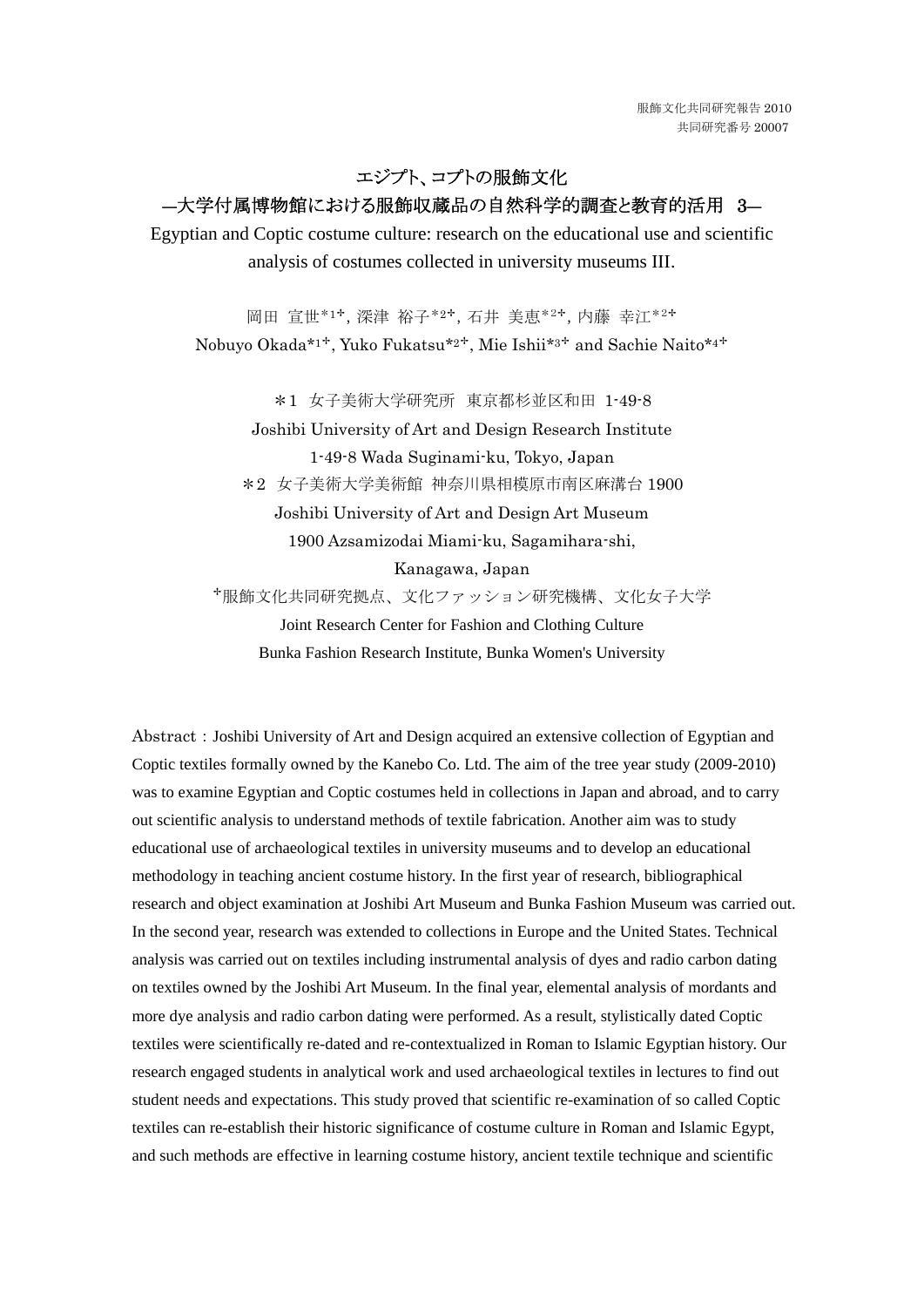examination of textiles in high education.

要旨:平成 20 年度から 3 か年にわたる本研究では、内外のエジプト、コプト服飾遺品について、従 来の文献を主とした研究に自然科学的手法を併用し、製作技法を中心に調査、分析することによ り、コプトの服飾文化を明らかにすることを目的とした。また、服飾資料の教育的活用の実践的研 究も目的とした。女子美術大学は、平成 20 年に旧カネボウコレクションの一部を購入し、その基礎 となったエジプト・コプト服飾品を約 3800 点所蔵しており、これは世界屈指の所蔵点数である。本 研究を通じての国内外の研究者らとの交流は、本研究領域の活性化につながると期待できる。

本稿では、国内外の調査、教育的活用の実践と自然科学的調査研究の結果について述べる。

## 配当決定額

| 平成 20年(2008)    | 560,000   |
|-----------------|-----------|
| 平成 21年 $(2009)$ | 1,400,000 |
| 平成 22年(2010)    | 1,150,000 |
| 合計              | 3,110,000 |

# 研究方法

- 1. 文献調査
- 2. 国内外のエジプト、コプトの服飾品調査
- 3. 実物作品の自然科学的調査
- 4. 類品所蔵先の教育的活用に関する調査
- 5. 教育的活用の実践

## 研究実施計画

### 【平成 20 年度】

エジプト、コプトの服飾研究および自然科学的手法による服飾研究について、国内外 の動向に関する情報を収集。作品調査を行った。

# 文献調査

図書、学術論文等研究領域に関する資料を収集した。

# エジプト、コプトの服飾品調査

女子美術大学所蔵のコプト裂について目視による調査を行い、服飾に関連すると思わ れる裂を選別した。女子美術大学所蔵品以外の実物資料の調査・分析も実施した。

## 【平成 21 年度】

前年度に選別した作品の調査を行い、服飾形態と装飾技法、自然科学的手法による素 材の分析を目的とした。エジプト、コプトの服飾品は埋蔵品であったため、地上に出土 してから劣化が促進し、切断・修理・額装などを経ており、初年度の基礎調査の際に、 脆弱であることが判明した。千年以上経た繊維考古遺品を保存・研究・教育的活用・公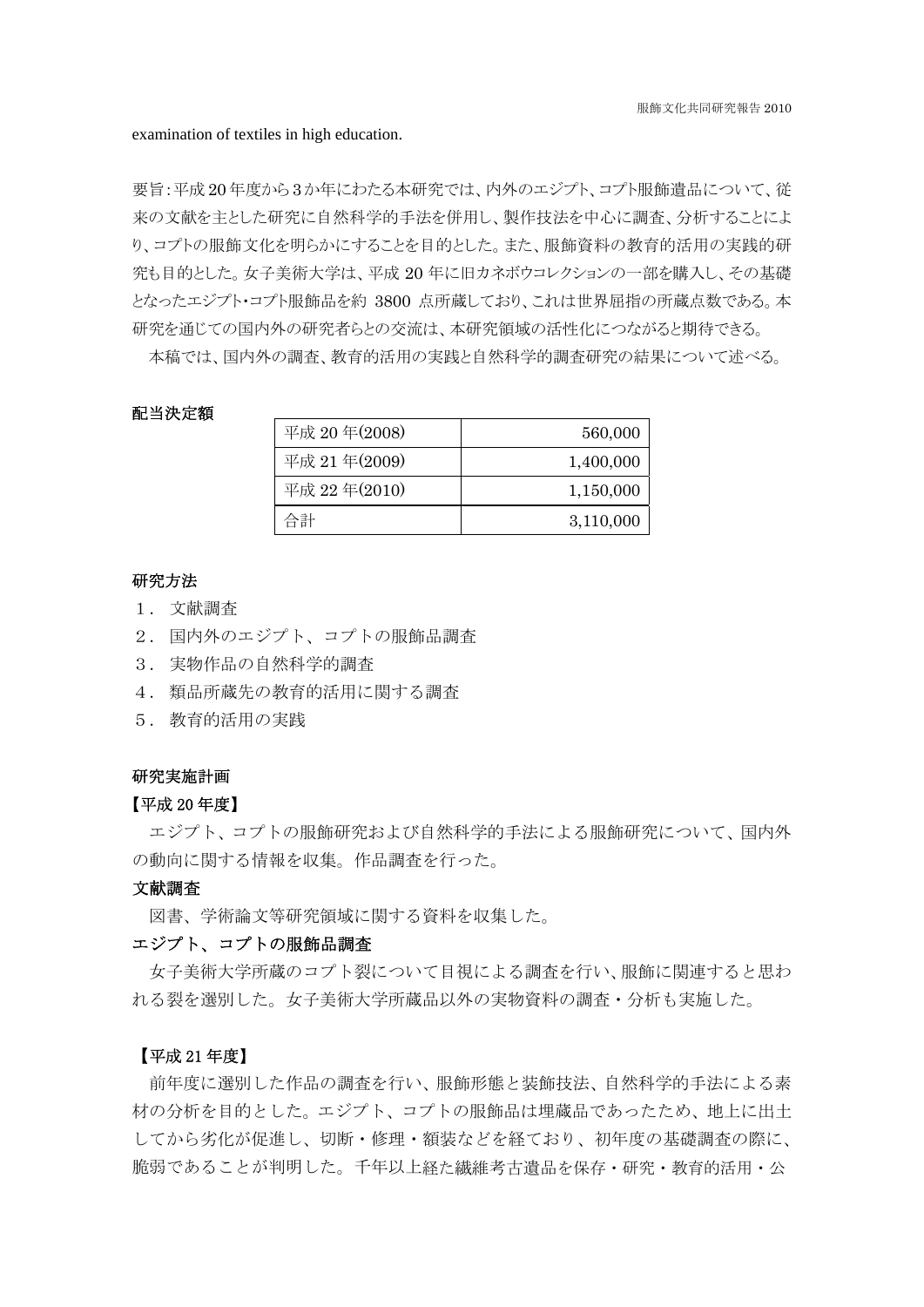開するためには理論と方法が必要であることから、同様の作品を収蔵している研究機関に おいて実物調査を行う際に、施設・設備の視察、研究者との意見交換も研究に含めた。 文化ファッション研究機構施設において研究会を行い、研究成果は専門の学会等で発表。

# エジプト、コプトの服飾品の研究

- ・刺繍技法、仕立て
- ・製織技法、繊維、染料
- ・科学分析、保存管理

# エジプト、コプト服飾品、繊維考古遺品の保存と教育的活用に関する研究

- ・大学付属博物館等における繊維考古遺品の教育的活用に関する調査
- ・欧米の研究機関の調査と視察
- ・国内の研究機関の調査と視察
- ・研究会

# 研究成果の公表

・学会における発表 文化財保存修復学会第 31 回大会 in 倉敷

# 【平成 22 年度】

 女子美術大学が所蔵するエジプト、コプト服飾品のうち、服飾形態を遺す資料 50 点を中心として、 国内外の同様の服飾品を所蔵する研究機関の専門家との連携を図り、服飾文化研究のネットワー クを構築することを目的とした。また、従来の文献的研究に先端的な自然科学的研究手法を併用 し、素材と制作技法を中心に調査・分析することにより、エジプト、コプトの服飾文化を明らかにする こと、大学が所蔵する服飾資料の教育的活用を実践的に研究することを目指した。

#### 科学分析

 平成 21 年度の染料分析に続き、自然科学的調査として、繊維分析、素材に付着する金属類の 分析、炭素 14 測定などを実施した。

#### 研究会

 専門家を招き、最新の文化財の材質分析法と分析機器、および事例報告などの講義を受け、 本研究に関するディスカッションを行った。

#### 教育的活用

 女子美術大学の後期授業カリキュラムにおいて、岡田・石井がコプト服飾品を資料として、教育 的活用を実践し、その成果、波及的効果を分析。

## 研究の総括

 文献調査・作品調査・科学分析・研究会・教育的活用などの全ての研究項目の内容を総括し、 今後の課題を検証する。

#### 報告書の作成

研究成果をまとめ、機構へ提出するとともに、一般公開を計画。

#### 研究成果

## 1. 現存するコプト服飾品の所在とその内容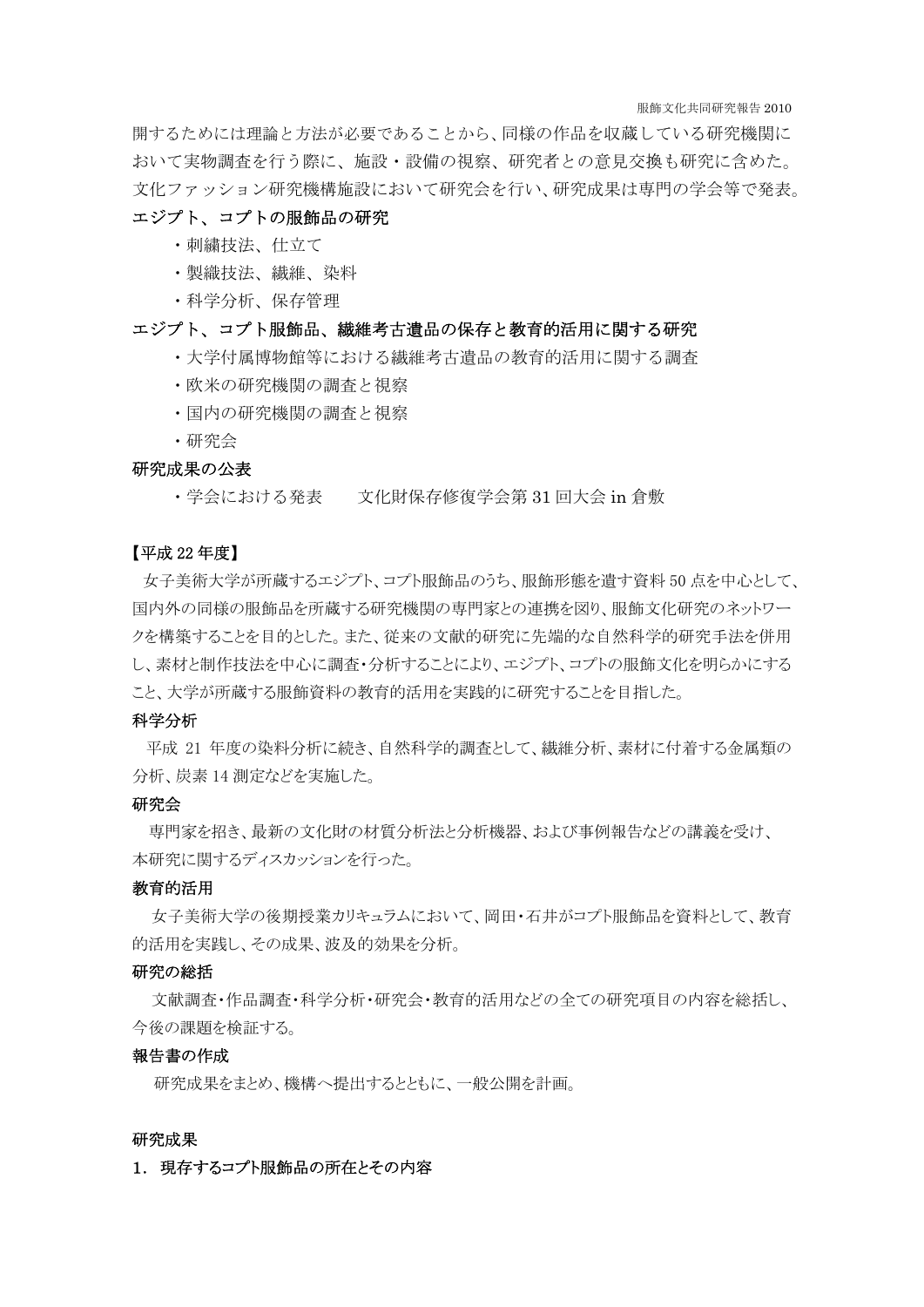先端的な自然科学的調査を含むコプト服飾品の研究は、すでに、欧米では行われてきたことが 刊行物により知られている。国内・ヨーロッパ・アメリカ・エジプトに現存するコプト服飾品について調 査を行った結果を Table 1 に示す。調査の結果、欧米の主要博物館以外に、国内の博物館にお いて総数約8,700点ものコプト服飾品が収蔵されていることが明らかになった。しかし国内では、体 系的な学術研究がなされた事例は見られず、本研究がその先鞭をつけたと考えられる[1-2]。

今後、国内所在のコプト服飾品の作品・来歴調査、類似品の照合などを含む総合的な研究を実 施することにより、さらなる知見を発表することができると考えている。

# **Table 1.** 世界の主要美術館が所蔵するコプト服飾品数

# **List of Coptic textiles in museum's collection of the world**

| 名称 Name of institution                                                           | Nation<br>国   | 服飾品数 Number of textiles |
|----------------------------------------------------------------------------------|---------------|-------------------------|
| 遠山記念館 Toyama Memorial Museum of Art                                              | Japan         | 4,729                   |
| ルーブル美術館 Louvre Museum                                                            | France        | approximately 4,000     |
| 女子美術大学美術館 [Joshibi University of Art and Design Art<br>Museum                    | Japan         | 3,791                   |
| ヴィクトリア&アルバート美術館 Victoria and Albert Museum of                                    | Great Britain | approximately 2,500     |
| メトロポリタン美術館 The Metropolitan Museum of Art                                        | United States | approximately 1,500     |
| ウイーン装飾歴史博物館 Kunsthistorisches Museum                                             | Austria       | approximately 1,200     |
| マンチェスター大学付属ウイットワース博物館 The Whitworth<br>Art Gallery, The University of Manchester | Great Britain | 330<br>approximately    |
| ブタペスト装飾博物館 Budapest Museum of Applied Arts                                       | Hungary       | 160<br>approximately    |
| アイルランド国立博物館 National Museum of Ireland                                           | Ireland       | 100<br>approximately    |
| 東京芸術大学 Tokyo University of the Arts                                              | Japan         | 90<br>approximately     |
| 文化学園服飾博物館 Bunka Gakuen Costume Museum                                            | Japan         | 86                      |
| 大原美術館<br>Ohara Museum of Art                                                     | Japan         | 48                      |
| 中近東文化センター The Middle Eastern Culture Center in                                   | Japan         | 30                      |

## 2.自然科学的調査

## 2-1 目的と方法

服飾史研究に、染織技術史と自然科学的調査を組み合わせた先端的研究を実施する方法を 探究した。保存科学者(早川泰弘氏:東京文化財研究所、高嶋美穂氏:国立西洋美術館、吉田澪 代氏:名古屋大学、齊藤昌子氏:共立女子大学)を招待した研究会を開催し、情報収集と意見交 換を行った[1](#page-7-0)。講義内容は、文化財の材質分析法、先端的な科学分析法と分析機器について、高 速液体クロマトグラフ法(High performance liquid chromatography (HPLC))による染料分 析法、蛍光X線による媒染剤分析法などであった。これらの研究会を通じて、自然科学的調査には 常にリスクや限度が伴うため、目的を明確にした上で実施する重要性を再認識した。一方で近年 の分析機器の発達・軽量化・取り扱いの簡便さなどが明らかになったことから、専門家からの助言 を踏まえ、コプト服飾品の年代測定、染料分析、媒染剤分析などの自然科学的調査を実施した。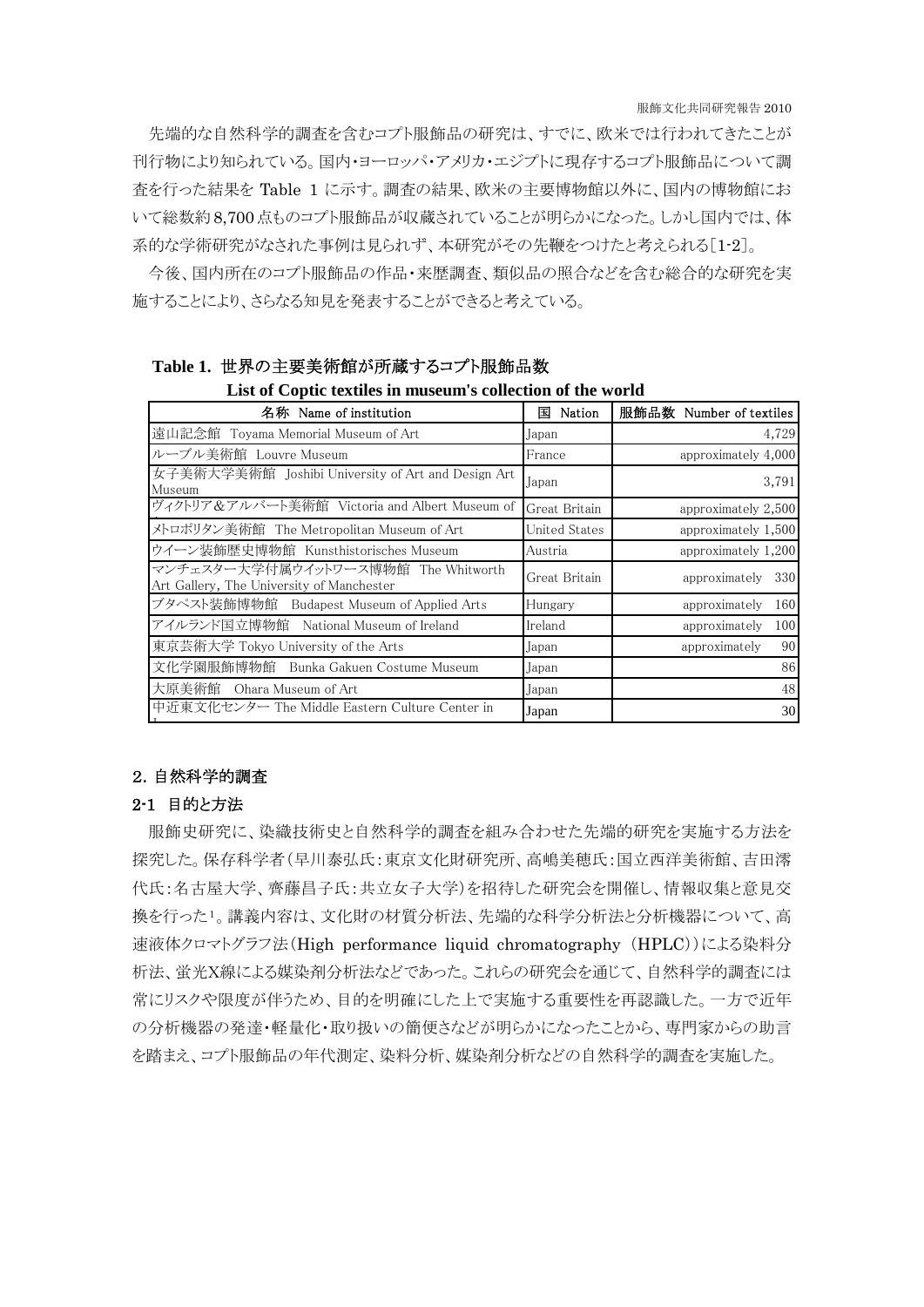# 2-2 結果

 放射性炭素年代測定法による製作年代の同定、高速液体クロマフォグラフィ法による染料分析、 蛍光X線分析法による媒染剤の分析を実施した。その結果をTable 2 に示す[2](#page-7-1)。

|                         | Table 2. コプト服飾品の製作技法調査と自然科学的調査の結果                                        |                                                                                            |                     |                    |                                    |               |                |                         |              |                   |                            |                |            |         |  |
|-------------------------|--------------------------------------------------------------------------|--------------------------------------------------------------------------------------------|---------------------|--------------------|------------------------------------|---------------|----------------|-------------------------|--------------|-------------------|----------------------------|----------------|------------|---------|--|
|                         | Results of technique analysis and scientific analysis of Coptic costumes |                                                                                            |                     |                    |                                    |               |                |                         |              |                   |                            |                |            |         |  |
| No.                     |                                                                          | Object No. Object name                                                                     | Dating method       |                    | Sample                             |               | Yarns          |                         |              | <b>HPLC</b>       |                            | <b>XRF</b>     |            |         |  |
|                         |                                                                          |                                                                                            | Art<br>history      | 14C                | Sample ID                          | Area          |                | Put-up,<br>make-up      | Fiber        | Color             | Colorant                   | Dye            | Element    | Mordant |  |
| 1                       | 1201.248                                                                 | Coptic tunic<br>with human<br>figures and<br>animals                                       |                     | 4th-5th<br>century | [AAA-102678                        | Body<br>panel | Weft           | Spun (S)                | Linen        | Natural           |                            |                |            |         |  |
|                         |                                                                          |                                                                                            | 6th<br>century      |                    | WP1                                |               | Weft           | Spun(S)                 | Wool         | Purple            | Alizarin, purpurin, Indigo | Madder, indigo |            |         |  |
|                         |                                                                          |                                                                                            |                     |                    | WP <sub>2</sub>                    |               | Weft           | Spun (S)                | Wool         | Purple            | Alizarin, purpurin, Indigo | Madder, indigo |            |         |  |
| 2                       | 1201.254                                                                 | Child's Coptic<br>tunic with small<br>flowers                                              | 9th-10th<br>century | 5th-6th<br>century | [AAA-102679                        | Body<br>panel | Weft           | Spun (S)                | Linen        | Natural           |                            |                |            |         |  |
| $\overline{\mathbf{3}}$ |                                                                          | Coptic tunic<br>with small<br>flowers on a                                                 | 8th<br>century      | 5th-6th<br>century | PLD-16410                          | Body<br>panel | Weft           | Spun (S)                | Wool         | Natural           |                            |                |            |         |  |
|                         | 1201.294                                                                 |                                                                                            |                     |                    | WFpinkl                            |               | Weft           | Spun(S)                 | Wool         | Pink              |                            |                | Al         | Alum    |  |
|                         |                                                                          | light pink<br>ground                                                                       |                     |                    | WFgreen1                           |               | Weft           |                         | Wool         | Green             |                            |                | Al         | Alum    |  |
|                         |                                                                          |                                                                                            |                     |                    |                                    |               |                | Spun (S)                |              |                   |                            |                |            |         |  |
| $\overline{4}$          |                                                                          | Coptic head<br>dress with<br>multi-colored<br>geometric<br>patterns                        | 5th-7th<br>century  | $5-6th$<br>century | WR1/WFred1                         | Head          | Weft           | Spun (2S)Z              | Wool         | Red               | Alizarin, purpurin         | Madder         | Al         | Alum    |  |
|                         | 1201.312                                                                 |                                                                                            |                     |                    | WFpurple 1                         |               | Weft           | Spun (2S)Z              | Wool         | Purple            |                            |                | Al         | Alum    |  |
|                         |                                                                          |                                                                                            |                     |                    | WFgreen2<br>IAAA-102680/           | opening       | Weft           | Spun (2S)Z              | Wool         | Green             |                            |                |            |         |  |
|                         |                                                                          |                                                                                            |                     |                    | WFy ellow 1                        |               | Weft           | Spun (2S)Z              | Wool         | Yellow            |                            |                | Al         | Alum    |  |
| 5                       | 1201.332                                                                 | Fragment of a<br>Coptic tunic                                                              | 8th-9th             |                    | WY1                                | Body<br>panel | Weft           | Spun (S)                | Wool         | Yellow            |                            |                |            |         |  |
|                         |                                                                          | with human<br>figures on a                                                                 | century             |                    | WY <sub>2</sub>                    |               | Weft           | Spun(S)                 | Wool         | Yellow            |                            |                |            |         |  |
|                         |                                                                          |                                                                                            |                     |                    | WFblackl                           |               | Weft           | Spun (S)                | Wool         | Black             |                            |                | Al         | Alum    |  |
| 6                       | 1201.3608                                                                | Coptic tunic<br>with human<br>figures in a<br>circle                                       | 5th-9th             | $5-6th$<br>century | PDL-16411<br>WFpurple <sub>2</sub> | Body<br>panel | Fringe<br>Weft | Spun(S)<br>Spun $(2S)Z$ | Wool<br>Wool | Natural<br>Purple |                            |                | Negligible |         |  |
|                         |                                                                          |                                                                                            | century             |                    | WFbeige1                           |               | Weft           | Spun(2S)Z               | Wool         | Beige             |                            |                | Al         | Alum    |  |
| $\tau$                  | 1201.3607                                                                | Coptic tunic<br>with human<br>figures, birds<br>and animals                                | 7th-9th<br>century  | $5-6th$<br>century | IAAA-102681                        | Body<br>panel | Weft           | Spun(S)                 | Wool         | Natural           |                            |                |            |         |  |
|                         |                                                                          | Coptic tunic<br>with small<br>flowers on a<br>light pink<br>ground                         | 6th<br>century      | 6th-7th<br>century | PDL-16412/<br>WPK1                 | Body<br>panel | Fringe         | Spun (S)                | Wool         | Pink              | Alizarin, purpurin         | Madder         |            |         |  |
| 9                       | 1201.3609                                                                |                                                                                            |                     |                    | WFpink2                            |               | Fringe         | Spun (3S)Z              | Wool         | Pink              |                            |                | Al         | Alum    |  |
| 10                      | 1201.3613                                                                | Coptic tunic<br>with human<br>figures, bird<br>and animals on<br>a natural brown<br>ground | 6th-8th<br>century  |                    | PDL-16413                          | Body<br>panel | Fringe         | Spun(S)                 | Wool         | Natural           |                            |                |            |         |  |
|                         |                                                                          |                                                                                            |                     | 6th-7th<br>century | WFpurple3                          |               | Weft           | Spun (2S)Z Wool         |              | Purple            |                            |                | A1         | Alum    |  |
| 11                      | 1201.3628                                                                | Child's Coptic<br>tunic with<br>leaves and<br>stripes on a<br>natural brown<br>ground      | 7th<br>century      | 6th-7th<br>century | [AAA-102682                        | Body<br>panel | Weft           | Spun (S)                | Linen        | Natural           |                            |                |            |         |  |
|                         |                                                                          |                                                                                            |                     |                    |                                    |               |                |                         |              |                   |                            |                |            |         |  |

# 2-2-1 放射性年代測定

 放射性炭素年代測定(radiocarbon dating)は、生物遺骸の炭素化合物中の炭素に含まれる放 射性同位体である炭素 14 の崩壊率により年代を推定する。1970 年代に加速器で炭素 14 を直接 数えることができる AMS(Accelerator Mass Spectrometry=加速器質量分析計)法が提案され 高精度化された。 今までに、この測定法によるコプト服飾品の分析事例は報告されている[3-4]。

 本研究の分析試料は、女子美術大学美術館所蔵のコプト服飾品のうち、チュニック 9 点である。 第1回目に4試料<sup>[3](#page-7-2)</sup>、第二回目に5試料[4](#page-7-3)の分析を実施した。その結果をTable 2 に示す。

# 2-2-2 高速液体クロマトグラフィー(HPLC-PDA)による染料分析

HPLCは、クロマトグラフィーの一種で移動相(展開剤)が液体のものを指し、近年の開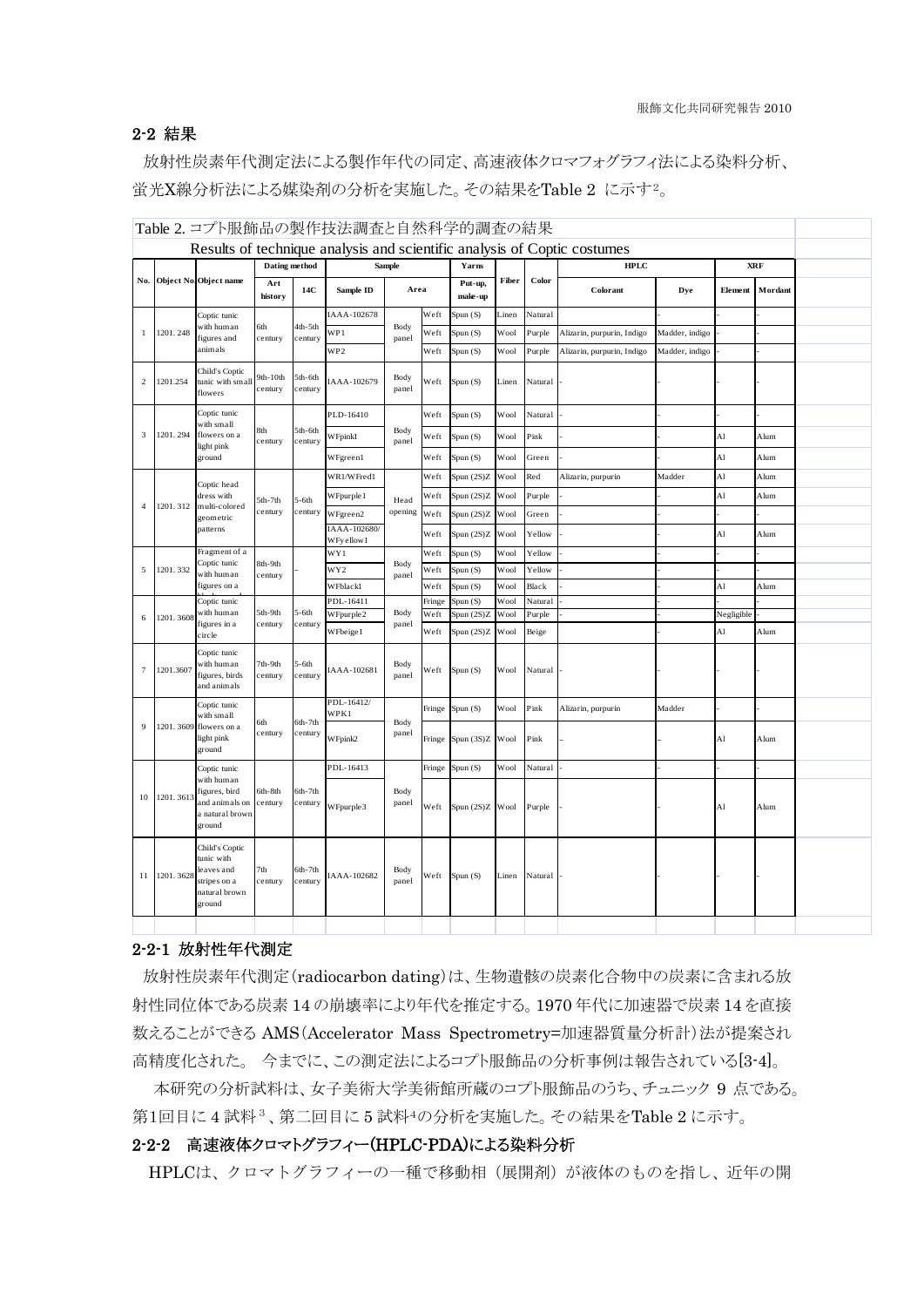発により分離と定量が高速で行われるようになった。コプト服飾品のHPLC-PDAによる染 料分析事例はいくつか報告されている[5-7]。本研究では、女子美術大学美術館所蔵のコプ ト服飾品から採取した試料と、標準試料(色素と染色布)の定性分析を行った[5](#page-7-4)。その結果 をTable 2 に示したが、アカネの主要色素であるアリザリンとプルプリン、ウエルドの主要 色素であるルテオリンとアピゲニン、ウォード(大青)の主要色素であるインジゴチンが 検出された。この結果は、これまでの分析報告と一致した。また、地中海地方の貴重な染 料である貝紫は検出されず、本研究で対象とした服飾品の紫系は、アカネと大青によるこ とが判明した。

## 2-2-3 蛍光X線分析による染色に使用された媒染剤の分析

蛍光X線分析法 (X-ray Fluorescence Analysis (XRF))は、蛍光X線スペクトルによ る元素分析を指し、ある元素を X 線管球からの一次X線で励起すると蛍光X線(元素に固 有な特性X線)を発生する。X線分光器により、この波長を選別し、波長から定性分析を、 強度から定量分析を行う。これにより、染色品に付着した金属塩について分析することが できる。これまでに染織文化財の染色に用いられた媒染剤に関する分析事例は幾つか報告 されているが[8-9]、コプト服飾品に関しては前例がない。女子美術大学美術館所蔵のコプ ト服飾品から採取した試料 10 点と標準試料 1 点の分析を行った。その結果を Table 2 に示 す。標準試料は JIS 染色堅牢試験添付白布(毛)を用いた。9 点の試料からアルミニウムが 検出され、アルミニウム系の媒染剤の使用を示すものとなった。

#### 3.教育的活用

女子美術大学美術館所蔵のコプト服飾品 5 点を対象に、平成 22 年度の教育カリキュラムに活 用した。美術館の許可のもとに、他分野の教育機関との連携を模索し、実施した。さらに、コプトの 服飾品を授業資料として熟覧することも試みた。

### 3-1 女子美術大学大学院における服飾品の基礎調査の実施

大学院美術研究科の開講科目「染織保存修復演習I」において、コプト服飾品の形態・模 様・素材・製作技法および状態に関する基礎調査を行った。修士課程では、染織文化財の 保存修復に関連した調査・処置・保存・展示・収蔵のための基礎的教育を行っている。学 生は染織文化財の基本的な取り扱いと調査方法を学習した上で、コプト服飾品の基礎調査 を行い、高精細画像による記録、表面清掃、収蔵を実践した(図 1)。これらの実習をもと に、自然科学的調査のための試料を採取した。

### 3-2. 東洋美術学校造形美術科高度保存修復専攻における自然科学的調査の実施

東洋美術学校造形美術科高度保存修復専攻 3 年の「染織品保存修復演習」において、2-2-3 の蛍光 X 線による媒染剤の分析を実施した。同学は、保存修復学と演習を専門的に教育し ている数少ない 4 年制の教育機関であり、染織品保存修復理論と演習も開講されている。 学生は 2 年次に保存科学と基礎化学の講義を受け、蛍光X線分析装置ほかの各種分析機器 の操作法を習得していた。近年の文化財保存では、材質分析の領域における研究が進み、 一部の教育機関では、材質分析の精密機器が導入されている。本研究では 3 年生を対象に 実習を行い、2-2-3 の結果を得られた。筆者らは、これまで科学分析の専門業者に委託して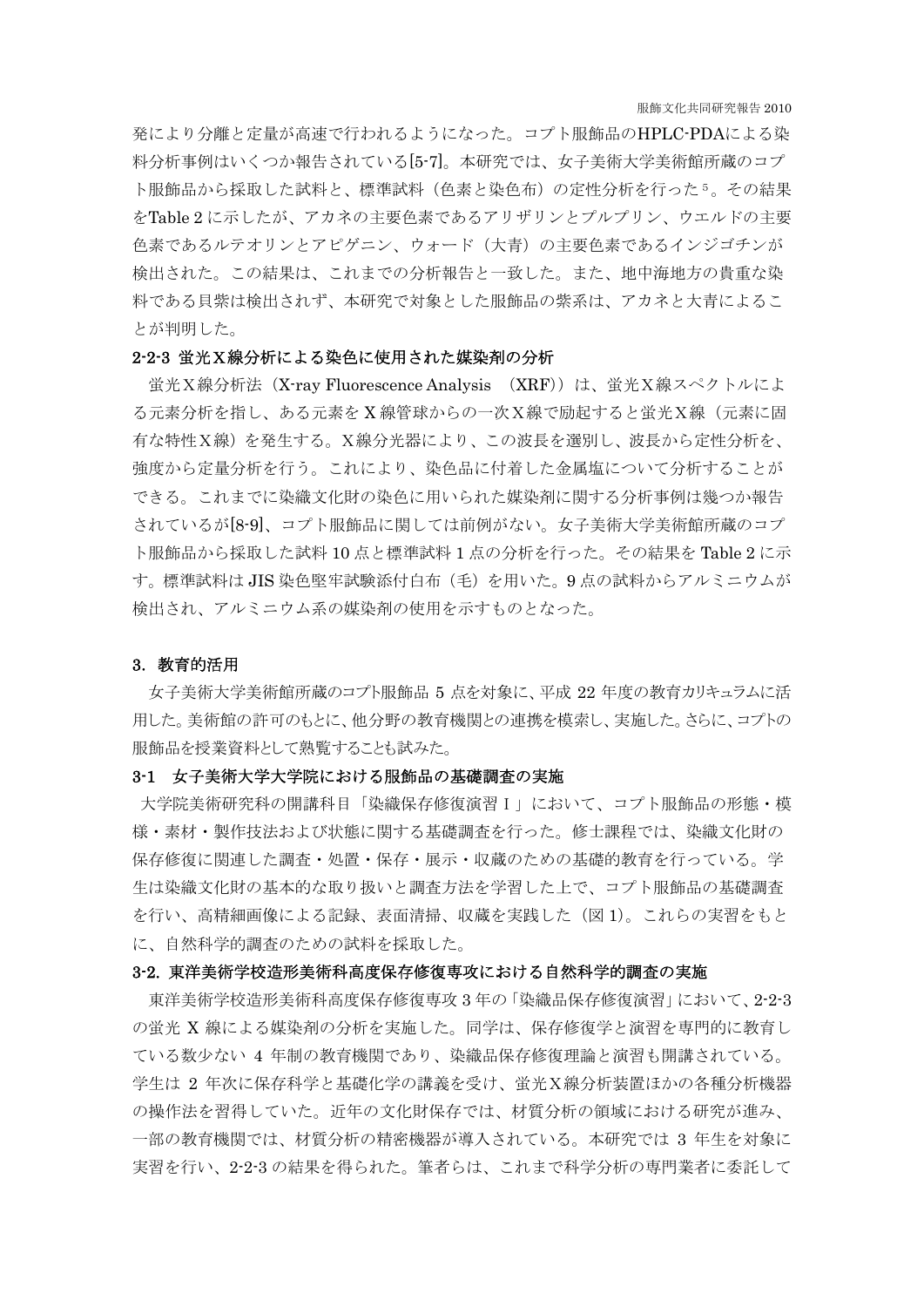分析する場合がほとんどであったが、美術館学芸員と他の教育機関の指導者が、連携した 教育体系を形成する可能性、学術標本の教育的活用において、示唆に富む結果となった。

## 3-3. 女子美術大学芸術学部における服飾品を資料とした授業の実施

 女子美術大学芸術学部デザイン・工芸学科 1~3 年次開講科目「伝統染織文化論」におい て、講義の実物資料として、露出による閲覧を行った。本授業は、服飾資料を中心として 収集された女子美染織コレクションの中から、内外の主要な染織について、文化的背景を 含めて講義を行うものである。埋蔵染織品としてアンデスの服飾品との比較なども行うな かで、色彩・質感・染織品の劣化・意匠の大きさの実感など、スライドショーでは伝える ことができない内容について、学生の知識の蓄積はもとより、美術大学生として「情報の 個性的な把握とその展開への期待」という成果を得ることができた。

#### おわりに

 コプト服飾品を研究対象として、従来の服飾史研究に自然科学的調査法を組み込む有用 性について検証し、科学的に実証された基礎資料を作成すると共に、大学付属美術館にお ける染織資料の教育的活用の在り方を探究した。本研究の結果を以下にまとめる。

- (1) 世界に現存するコプト服飾品のうち、日本国内で所蔵されている総点数が約 8,700 点に およぶことが明らかになった。
- (2) 欧米の分野横断型研究に倣う自然科学的調査を行い、従来の服飾史研究のみでは得られ なかった新知見を提示できた。
- (3) コプト服飾品を教育的に活用するとともに、大学付属美術館および文化財の専門的教育 機関との間で連携し、分野横断型の実習を行った。

欧米では、染織文化財のなかでもコプト服飾品の評価は高く、これまでに先端的研究を 含む多くの成果が発表されてきた。一方、本研究で明らかになった日本国内で所蔵される コプト服飾品に対しては、美術館における特別展で一般公開されてきたものの、体系的な 学術研究はなされていないため、その全容については不明な点が多かった。

本研究で、欧米での先行研究を踏まえつつ、分野横断型の研究手法を取り入れたことは、コプト 服飾品の新たな特徴の解明につながることになった。しかし、コプト服飾研究のための基礎資料の 提示と、博物館資料の教育的活用の取り組みも着手の段階である。今後の課題を以下に示す。

- (1) 本研究の基礎資料を基に、コプト服飾品の特徴と製作年代の同定および類例の照合を行う。
- (2) コプト服飾品について、国内での総合的な研究システムを体系化する。
- (3) 大学博物館と大学及び専門的教育機関の連携による学術研究に取り組む。
- (4) 国内所在のコプト服飾品の内容と特徴を解明し、国際学会で発表する。

国内におけるコプト服飾品の分野横断型の研究は、本共同研究により端緒についたにす ぎない。今後、本研究を基盤としたさらなる展開を期待するものである。

## 文献

1. 岡田宣世、深津裕子、石井美恵、内藤幸江:エジプト、コプトの服飾文化―大学付属博物館に おける服飾収蔵品の自然科学的調査と教育的活用―、文化財保存修復学会第 31 回大会、